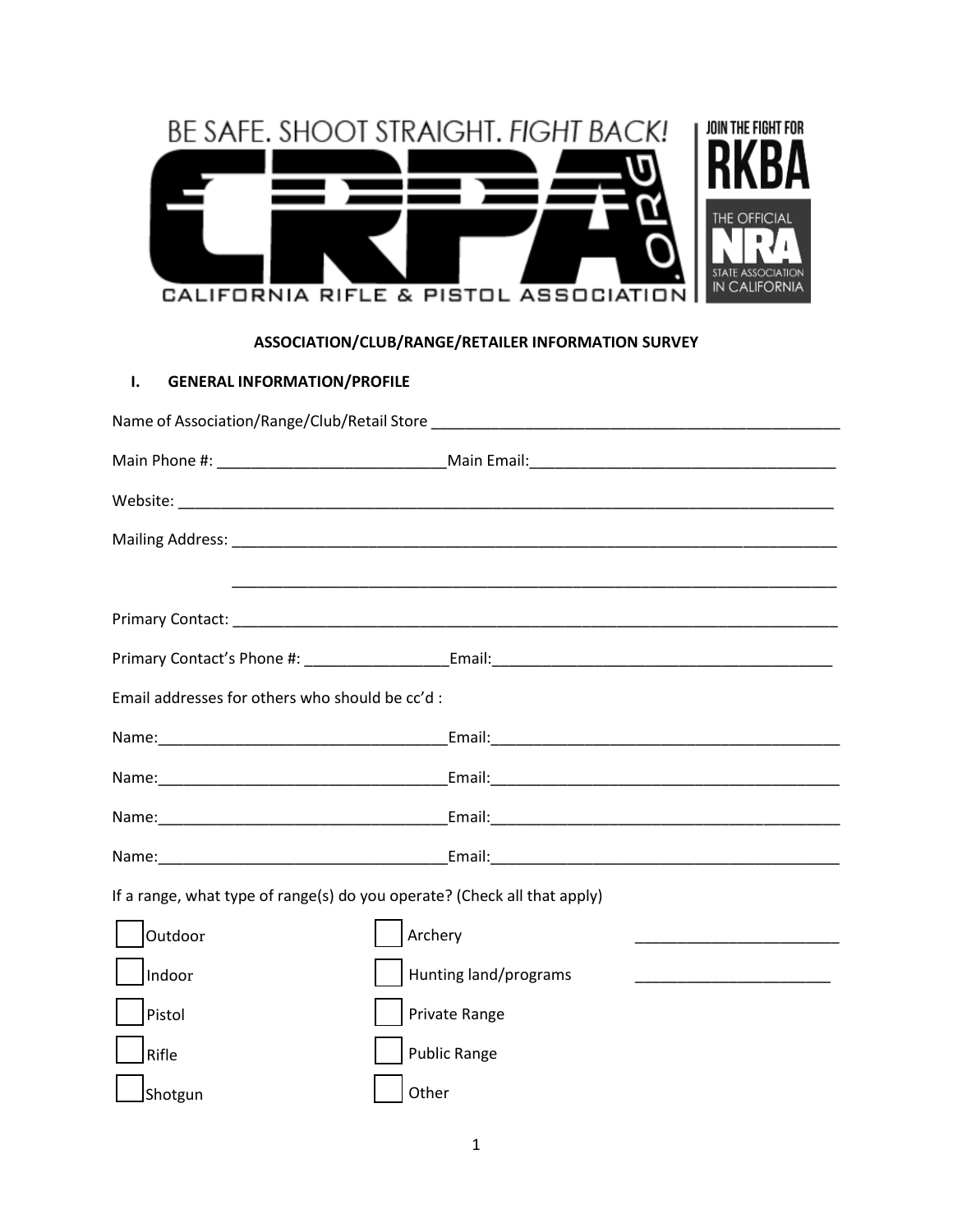| Are you an FFL, or Is there an FFL at your facility? Y/N  Open to the public? ______________________ |
|------------------------------------------------------------------------------------------------------|
|                                                                                                      |
|                                                                                                      |
| Officers/Directors:                                                                                  |
|                                                                                                      |
|                                                                                                      |
|                                                                                                      |
|                                                                                                      |
|                                                                                                      |
|                                                                                                      |
|                                                                                                      |
|                                                                                                      |
| Current price of annual membership? __________ Waitlist? Y/N                                         |
| Do you hold regular meetings for members or the public? Y/N                                          |
|                                                                                                      |
| Are these meetings open to the public? Y/N                                                           |
|                                                                                                      |
| Can you provide us a copy of your bylaws for a free review by our lawyers? Y/N                       |
| Does your club have current insurance? Y/N When was your last insurance audit?                       |
| <b>CRPA/NRA INVOLVEMENT OR SUPPORT</b><br>П.                                                         |
| A. NRA/CRPA Relationship                                                                             |
| Do you receive regular communications and information from CRPA or NRA? _____________<br>1)          |
| How would you prefer to receive information? Pick One Pick One Pick One<br>1a)                       |
| Are you a Business Affiliate of the CRPA? Y/N of NRA? Y/N<br>2)                                      |
| If you are not a Business Affiliate of CRPA or NRA, why not?<br>2a)                                  |

\_\_\_\_\_\_\_\_\_\_\_\_\_\_\_\_\_\_\_\_\_\_\_\_\_\_\_\_\_\_\_\_\_\_\_\_\_\_\_\_\_\_\_\_\_\_\_\_\_\_\_\_\_\_\_\_\_\_\_\_\_\_\_\_\_\_\_\_\_\_\_\_\_\_\_\_\_\_\_\_\_\_\_\_\_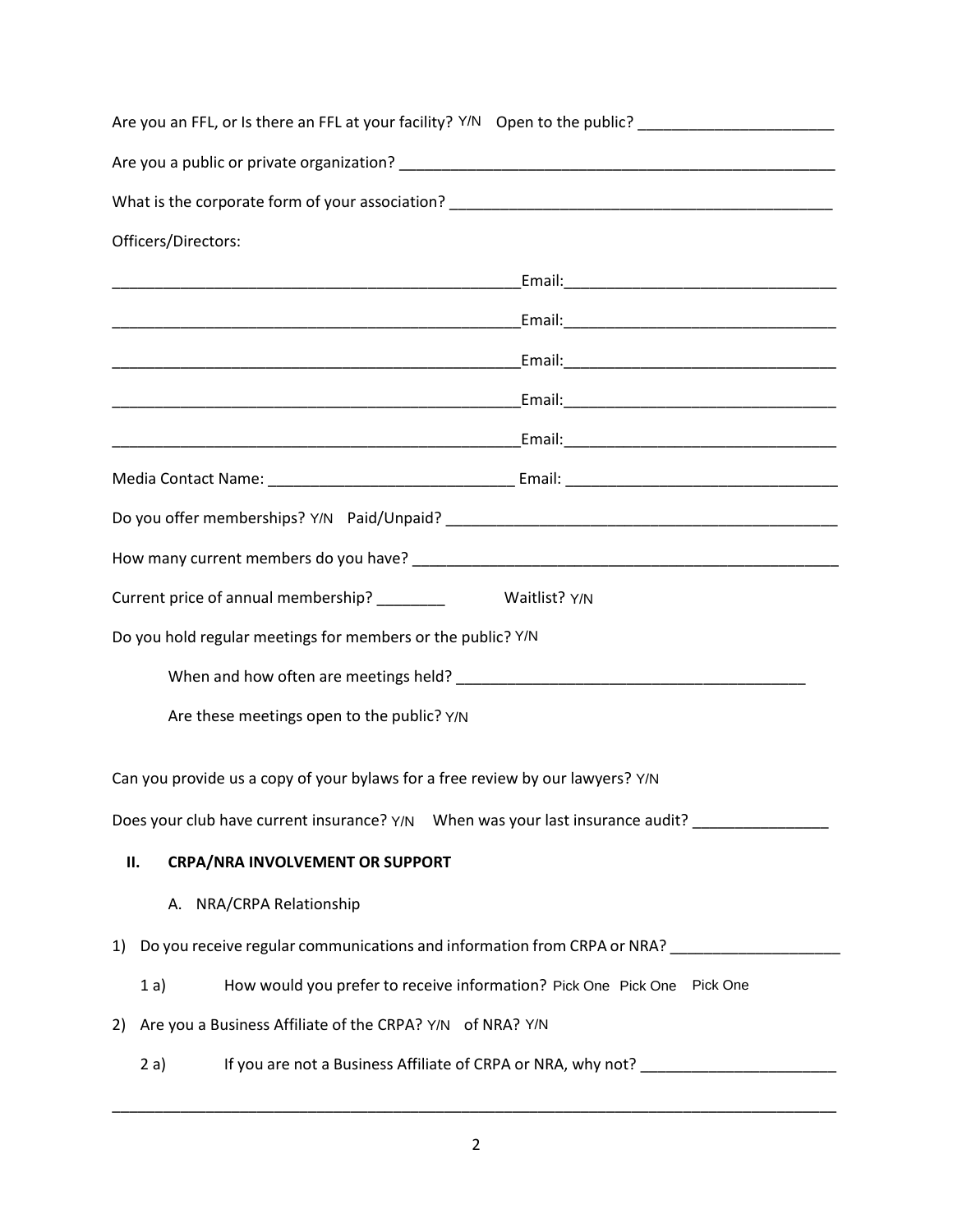3) Do you require your members/attendees/participants to be CRPA/NRA members? Y/N Number of CRPA Members **Number of NRA Members** 2014

\_\_\_\_\_\_\_\_\_\_\_\_\_\_\_\_\_\_\_\_\_\_\_\_\_\_\_\_\_\_\_\_\_\_\_\_\_\_\_\_\_\_\_\_\_\_\_\_\_\_\_\_\_\_\_\_\_\_\_\_\_\_\_\_\_\_\_\_\_\_\_\_\_\_\_\_\_\_\_\_\_\_\_\_\_

4) Are there programs or events that CRPA could help you promote or participate in with you? Y/N

\_\_\_\_\_\_\_\_\_\_\_\_\_\_\_\_\_\_\_\_\_\_\_\_\_\_\_\_\_\_\_\_\_\_\_\_\_\_\_\_\_\_\_\_\_\_\_\_\_\_\_\_\_\_\_\_\_\_\_\_\_\_\_\_\_\_\_\_\_\_\_\_\_\_\_\_\_\_\_\_\_\_\_\_\_

How can CRPA help?

5) When was the last visit from a CRPA/NRA rep. to your facility?

- 5 a) Who visited you? \_\_\_\_\_\_\_\_\_\_\_\_\_\_\_\_\_\_\_\_\_\_\_\_\_\_\_\_\_\_\_\_\_\_\_\_\_\_\_\_\_\_\_\_\_\_\_\_\_\_\_\_\_\_\_\_\_\_
- 5 b) Was the visit informative and helpful?

6) CRPA attends many events across the state to promote the shooting sports and to inform the public about the on-going work to protect their rights. Are there other events that you would like CRPA/NRA to attend? Y / N If so, what are they: \_\_\_\_\_\_\_\_\_\_\_\_\_\_\_\_\_\_\_\_\_\_\_\_\_\_\_\_\_\_\_\_\_\_\_\_\_\_\_\_\_\_\_\_\_\_\_\_\_\_\_\_\_\_\_\_ Y/N

\_\_\_\_\_\_\_\_\_\_\_\_\_\_\_\_\_\_\_\_\_\_\_\_\_\_\_\_\_\_\_\_\_\_\_\_\_\_\_\_\_\_\_\_\_\_\_\_\_\_\_\_\_\_\_\_\_\_\_\_\_\_\_\_\_\_\_\_\_\_\_\_\_\_\_\_\_\_\_\_\_\_\_\_\_

\_\_\_\_\_\_\_\_\_\_\_\_\_\_\_\_\_\_\_\_\_\_\_\_\_\_\_\_\_\_\_\_\_\_\_\_\_\_\_\_\_\_\_\_\_\_\_\_\_\_\_\_\_\_\_\_\_\_\_\_\_\_\_\_\_\_\_\_\_\_\_\_\_\_\_\_\_\_\_\_\_\_\_\_\_

7) Would you be open to a CRPA/ NRA representative attending some of your meetings to explain what the CRPA/NRA are doing in California? Y/N

\_\_\_\_\_\_\_\_\_\_\_\_\_\_\_\_\_\_\_\_\_\_\_\_\_\_\_\_\_\_\_\_\_\_\_\_\_\_\_\_\_\_\_\_\_\_\_\_\_\_\_\_\_\_\_\_\_\_\_\_\_\_\_\_\_\_\_\_\_\_\_\_\_\_\_\_\_\_\_\_\_\_\_\_\_

\_\_\_\_\_\_\_\_\_\_\_\_\_\_\_\_\_\_\_\_\_\_\_\_\_\_\_\_\_\_\_\_\_\_\_\_\_\_\_\_\_\_\_\_\_\_\_\_\_\_\_\_\_\_\_\_\_\_\_\_\_\_\_\_\_\_\_\_\_\_\_\_\_\_\_\_\_\_\_\_\_\_\_\_\_

\_\_\_\_\_\_\_\_\_\_\_\_\_\_\_\_\_\_\_\_\_\_\_\_\_\_\_\_\_\_\_\_\_\_\_\_\_\_\_\_\_\_\_\_\_\_\_\_\_\_\_\_\_\_\_\_\_\_\_\_\_\_\_\_\_\_\_\_\_\_\_\_\_\_\_\_\_\_\_\_\_\_\_\_\_

\_\_\_\_\_\_\_\_\_\_\_\_\_\_\_\_\_\_\_\_\_\_\_\_\_\_\_\_\_\_\_\_\_\_\_\_\_\_\_\_\_\_\_\_\_\_\_\_\_\_\_\_\_\_\_\_\_\_\_\_\_\_\_\_\_\_\_\_\_\_\_\_\_\_\_\_\_\_\_\_\_\_\_\_\_

8) What else would be helpful to you from CRPA/NRA?

## **III. EVENT PROMOTION**

9) CRPA hosts a state-wide "master" Events Calendar and classes to help promote classes, sales, and shooting events. What type of education courses do you host at your facility?

\_\_\_\_\_\_\_\_\_\_\_\_\_\_\_\_\_\_\_\_\_\_\_\_\_\_\_\_\_\_\_\_\_\_\_\_\_\_\_\_\_\_\_\_\_\_\_\_\_\_\_\_\_\_\_\_\_\_\_\_\_\_\_\_\_\_\_\_\_\_\_\_\_\_\_\_\_\_\_\_\_\_

\_\_\_\_\_\_\_\_\_\_\_\_\_\_\_\_\_\_\_\_\_\_\_\_\_\_\_\_\_\_\_\_\_\_\_\_\_\_\_\_\_\_\_\_\_\_\_\_\_\_\_\_\_\_\_\_\_\_\_\_\_\_\_\_\_\_\_\_\_\_\_\_\_\_\_\_\_\_\_\_\_\_

\_\_\_\_\_\_\_\_\_\_\_\_\_\_\_\_\_\_\_\_\_\_\_\_\_\_\_\_\_\_\_\_\_\_\_\_\_\_\_\_\_\_\_\_\_\_\_\_\_\_\_\_\_\_\_\_\_\_\_\_\_\_\_\_\_\_\_\_\_\_\_\_\_\_\_\_\_\_\_\_\_\_

9 a) New announcements can be sent to: [contact@crpa.org](mailto:contact@crpa.org) for posting on the CRPA website master calendar.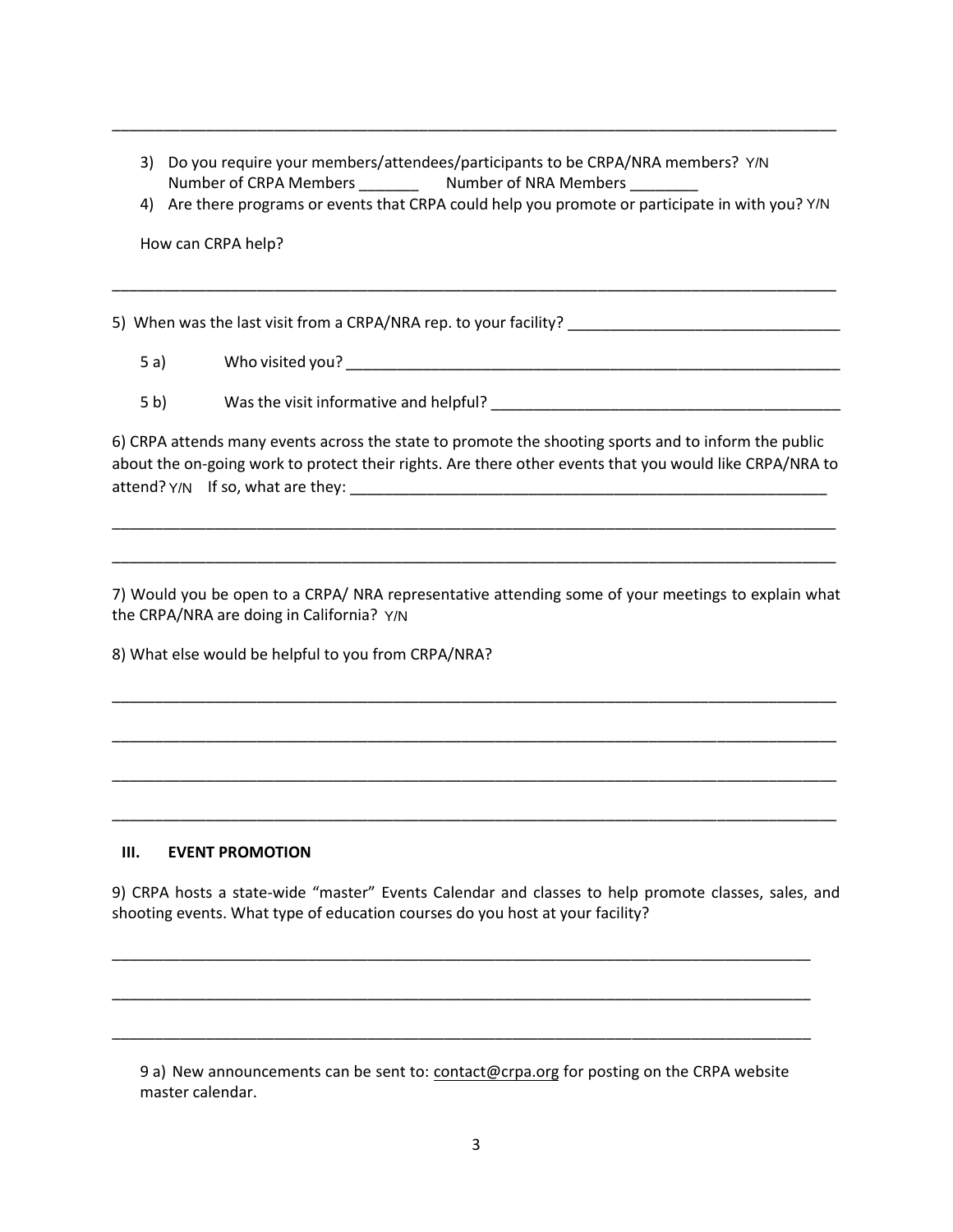9 b) Do you host any regular programs for members or the public? Y/N

If so, when or what types of programs **EXECUTE:** The solution of the set of programs  $\frac{1}{2}$ 

10) Do you host any of the CRPA State Championship matches at your range? Y/N

11) If not, would you like to? Y/N

12) If so, which matches does your Range/Club currently host and how long have you been hosting?

12 a) Contact for possibly hosting CRPA matches? \_\_\_\_\_\_\_\_\_\_\_\_\_\_\_\_\_\_\_\_\_\_\_\_\_\_\_\_\_\_\_

\_\_\_\_\_\_\_\_\_\_\_\_\_\_\_\_\_\_\_\_\_\_\_\_\_\_\_\_\_\_\_\_\_\_\_\_\_\_\_\_\_\_\_\_\_\_\_\_\_\_\_\_\_\_\_\_\_\_\_\_\_\_\_\_\_\_\_\_\_\_\_\_\_\_\_\_\_\_\_\_\_\_\_\_

\_\_\_\_\_\_\_\_\_\_\_\_\_\_\_\_\_\_\_\_\_\_\_\_\_\_\_\_\_\_\_\_\_\_\_\_\_\_\_\_\_\_\_\_\_\_\_\_\_\_\_\_\_\_\_\_\_\_\_\_\_\_\_\_\_\_\_\_\_\_\_\_\_\_\_\_\_\_\_\_\_\_\_\_

12 b) Does your CRPA match host have a current copy of the Competition Standard Operating Procedures? Y/N

## **IV. CRPA/NRA PROMOTION EFFORTS**

|     | Procedures? Y/N |                                                                                                                                       |
|-----|-----------------|---------------------------------------------------------------------------------------------------------------------------------------|
|     | 12 c)           | If your Range/Club does not host a CRPA State Championship match, would you like mor<br>information on hosting one in the future? Y/N |
| IV. |                 | <b>CRPA/NRA PROMOTION EFFORTS</b>                                                                                                     |
|     |                 | 13) Do you currently have CRPA/NRA materials and information available to visitors at your facility? Y/N                              |
|     | 13a)            | Would your facility be willing to make NRA/CRPA information available on-site? $Y/N$                                                  |
|     | 13 <sub>b</sub> | Is there a particular contact at your Range/Club/Retail Store that should receive suc                                                 |
|     | materials?      |                                                                                                                                       |
|     |                 |                                                                                                                                       |
|     |                 | 14) Is there CRPA/NRA signage at your facility? CRPA<br>NRA                                                                           |
|     | 14a)            | If not, would you be open to such signage? $Y/N$                                                                                      |
|     | 14 b)           | Are there any restrictions on the size or type of signage allowed?                                                                    |
|     |                 | 15) Do you feel that your emergency response/first aid/training/equipment is adequate? Y/N                                            |
|     | 15a)            | If not, would your range be interested in assistance from CRPA on this issue? Y/N                                                     |
|     |                 | 16) Do you conduct fundraising activities? Y/N                                                                                        |
|     | 16a)            | If so, are you registered with the state or is proper fundraising compliance in place? Y/N                                            |